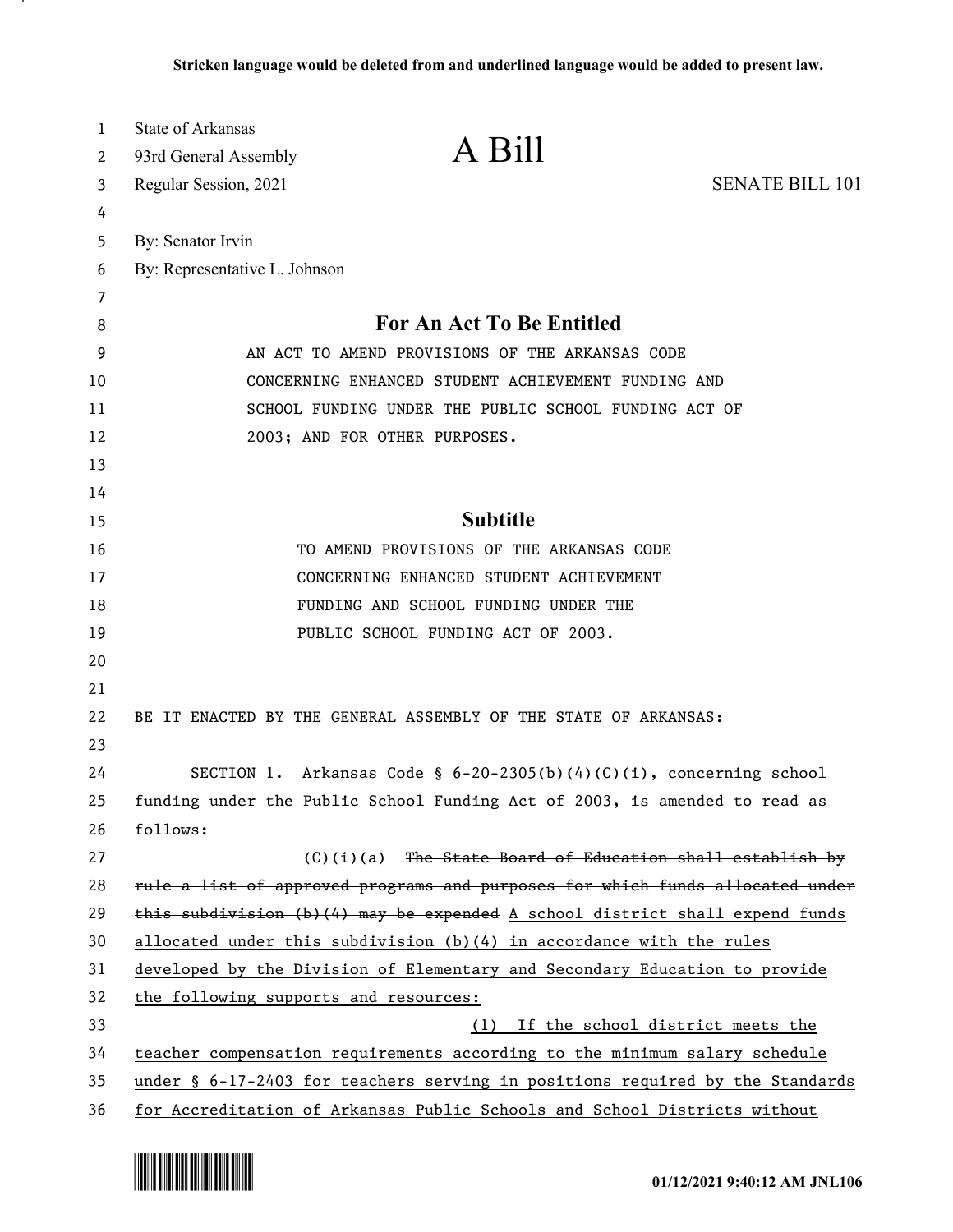using funds provided under this subdivision (b)(4): (A) The hiring of additional teachers for core academic subject areas, as identified in the Division of Elementary and Secondary Education Rules Governing the Arkansas Qualified Teacher Requirements, that are not required by the Standards for Accreditation of Arkansas Public Schools and School Districts; (B) The enhancement of teacher salaries for recruitment and retention purposes; (C) Obtaining additional compensation for teachers who assume identified leadership roles; or 11 (D) Additional compensation for teachers who assume additional responsibilities that support student academic achievement; (2) Academic supports and interventions, including without limitation curriculum specialists, facilitators, tutors, dyslexia interventions, and Response to Intervention; 17 (3) Social emotional and behavioral supports; (4) Physical and mental health resources, including without limitation personnel; (5) Early intervention resources, including without limitation prekindergarten programs, school tutoring programs that take place before or after school, and early literacy interventions; and (6) Access to postsecondary opportunities, including without limitation access to career coaches, concurrent credit courses, college-entrance support, and career-readiness support. 29 (b)(1) School districts shall expend funds allocated under this subdivision (b)(4) for the programs or purposes on the State Board of Education's list of approved programs and purposes for which funds allocated under this subdivision (b)(4) may be expended, including 33 without limitation: By July 1, 2022, each public school district shall submit a three-year enhanced student achievement plan to the Division of Elementary and Secondary Education describing the school district's intended and implemented strategies to enhance student achievement and how enhanced

01/12/2021 9:40:12 AM JNL106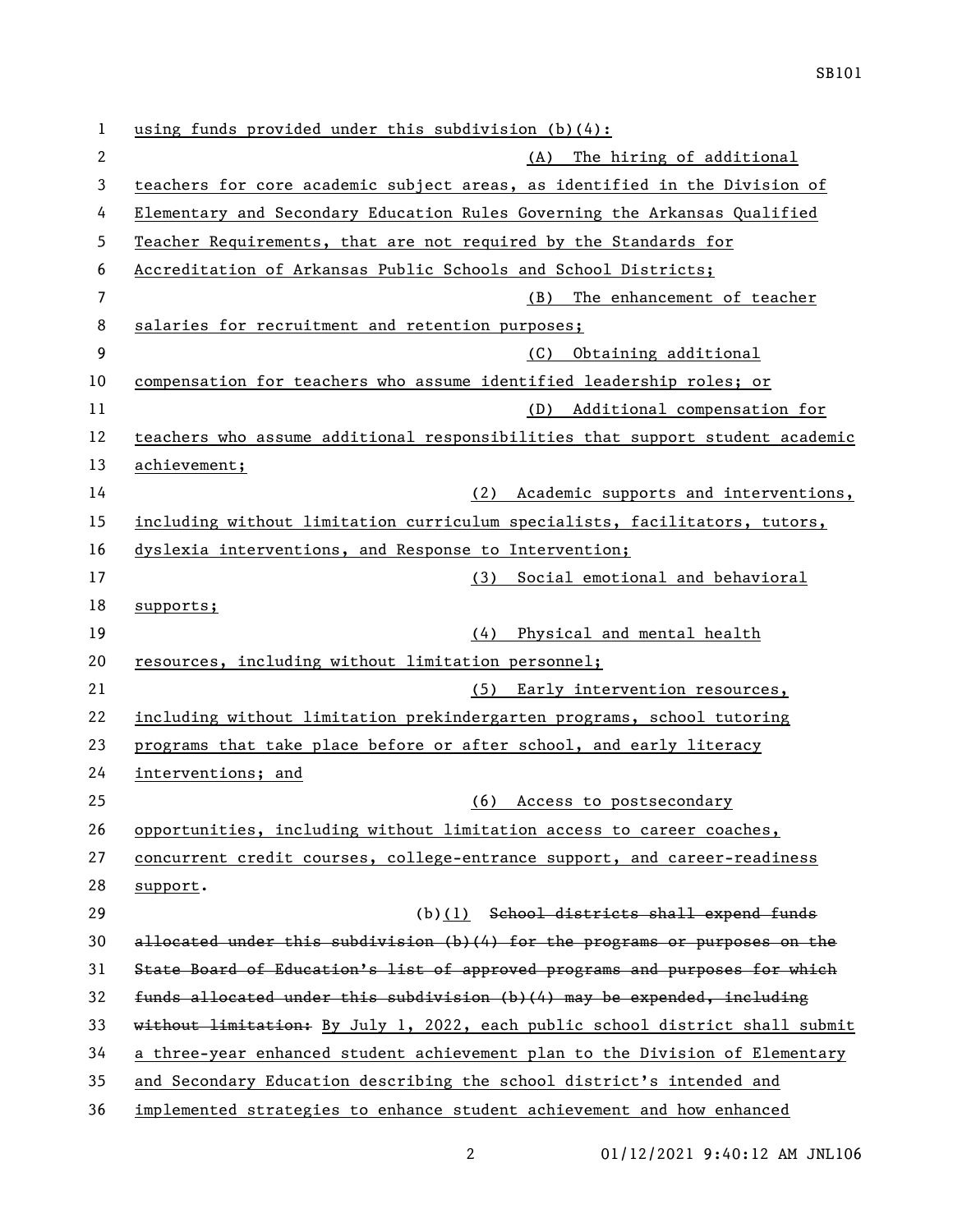| 1  | student achievement funds will be used to support the strategies of the                |
|----|----------------------------------------------------------------------------------------|
| 2  | school district as permitted by this subdivision (b)(4) and rules promulgated          |
| 3  | by the State Board of Education.                                                       |
| 4  | (2) A school district shall review                                                     |
| 5  | annually the school district's enhanced student achievement plan and shall             |
| 6  | review the progress of the school district's enhanced student achievement              |
| 7  | plan.                                                                                  |
| 8  | (3)<br>The enhanced student achievement                                                |
| 9  | plan of a school district shall be updated as necessary by the school                  |
| 10 | district, and amendments to the enhanced student achievement plan shall be             |
| 11 | submitted annually to the Division of Elementary and Secondary Education with          |
| 12 | the annual budget of the school district.                                              |
| 13 | The Division of Elementary and<br>(4)                                                  |
| 14 | Secondary Education shall monitor the implementation and progress of the               |
| 15 | enhanced student achievement plan of a school district.                                |
| 16 | (5) A school district that does not                                                    |
| 17 | demonstrate progress toward the goals of the enhanced student achievement              |
| 18 | plan of the school district for three (3) consecutive years may be subject to          |
| 19 | one (1) or more of the following:                                                      |
| 20 | (A) Additional monitoring by the                                                       |
| 21 | Division of Secondary and Elementary Education;                                        |
| 22 | An increased level of support<br>(B)                                                   |
| 23 | as provided in § 6-15-2913; or                                                         |
| 24 | A corrective action plan that<br>(C)                                                   |
| 25 | shall be developed in collaboration with the Division of Elementary and                |
| 26 | Secondary Education.                                                                   |
| 27 | (1) Classroom teachers, if the school                                                  |
| 28 | district meets the minimum salary schedule under $\frac{6}{3}$ 6-17-2403 without using |
| 29 | funds provided under this subdivision (b)(4) and those teachers are used for           |
| 30 | the purposes delineated in this subdivision $(b)$ $(4)$ ;                              |
| 31 | (2) Before-school academic programs and                                                |
| 32 | after-school academic programs, including without limitation transportation            |
| 33 | to and from the before-school academic programs and after-school academic              |
| 34 | programs;                                                                              |
| 35 | (3) Prekindergarten programs coordinated                                               |
| 36 | by the Department of Human Services;                                                   |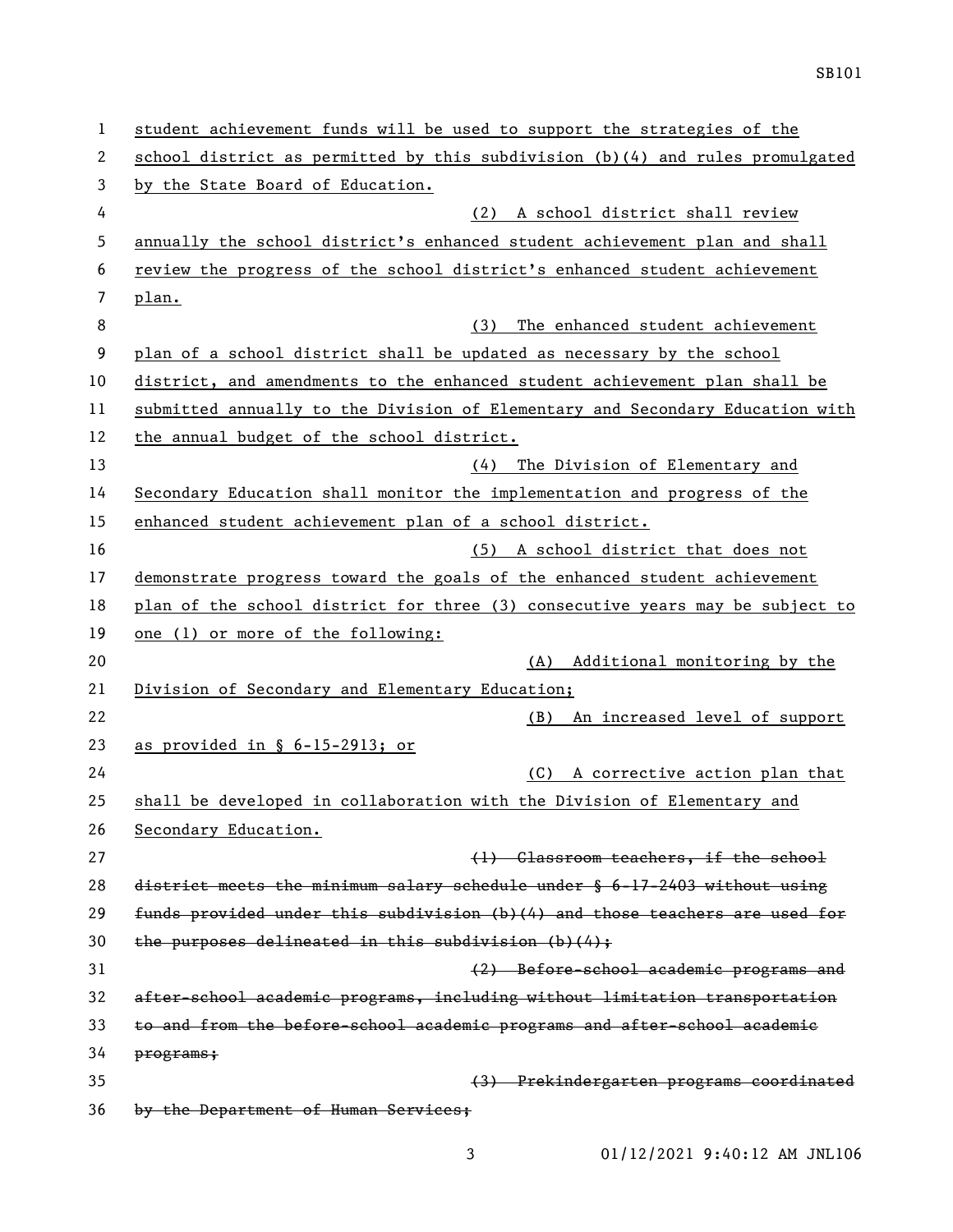| 1  | (4) Tutors, teachers' aides, counselors,                                      |
|----|-------------------------------------------------------------------------------|
| 2  | social workers, nurses, and curriculum specialists;                           |
| 3  | (5) Parent education;                                                         |
| 4  | $(6)$ Summer programs;                                                        |
| 5  | (7) Early intervention programs;                                              |
| 6  | (8) Materials, supplies, and equipment,                                       |
| 7  | including without limitation technology used for programs or purposes on the  |
| 8  | State Board of Education's list of approved programs and purposes for which   |
| 9  | funds allocated under this subdivision (b)(4) may be expended;                |
| 10 | (9) Federal child nutrition programs, to                                      |
| 11 | the extent necessary to provide school meals without charge to all students   |
| 12 | under the United States Department of Agriculture Special Assistance          |
| 13 | Alternative "Provision 2" program under 42 U.S.C. § 1759a, as it existed on   |
| 14 | $Ju1y$ 1, 2011;                                                               |
| 15 | (10) Federal child nutrition programs,                                        |
| 16 | to the extent necessary to provide school meals without charge to students    |
| 17 | otherwise eligible for reduced-price meals under the United States Department |
| 18 | of Agriculture's National School Lunch Program or School Breakfast Program;   |
| 19 | (11) Expenses directly related to                                             |
| 20 | funding a longer school day;                                                  |
| 21 | (12) Expenses directly related to                                             |
| 22 | funding a longer school year;                                                 |
| 23 | (13) Partnering with state-supported                                          |
| 24 | institutions of higher education and technical institutes to provide          |
| 25 | concurrent courses or technical education options for academic learning to    |
| 26 | students while those students are still in high school so that the students   |
| 27 | are college-ready and career-ready upon graduation from high school;          |
| 28 | (14) Professional development as                                              |
| 29 | identified in the school district's support plan required under § 6-15-2914;  |
| 30 | (15) Implementing components of the                                           |
| 31 | Arkansas Advanced Initiative for Math and Science, Inc.+                      |
| 32 | (16) The College and Career Coaches                                           |
| 33 | Program, as administered by the Division of Career and Technical Education    |
| 34 | under $§ 6-1-601$ et seq.;                                                    |
| 35 | (17) Implementing a school-wide                                               |
| 36 | evidence based program intended to close achievement gaps with an arts-       |

01/12/2021 9:40:12 AM JNL106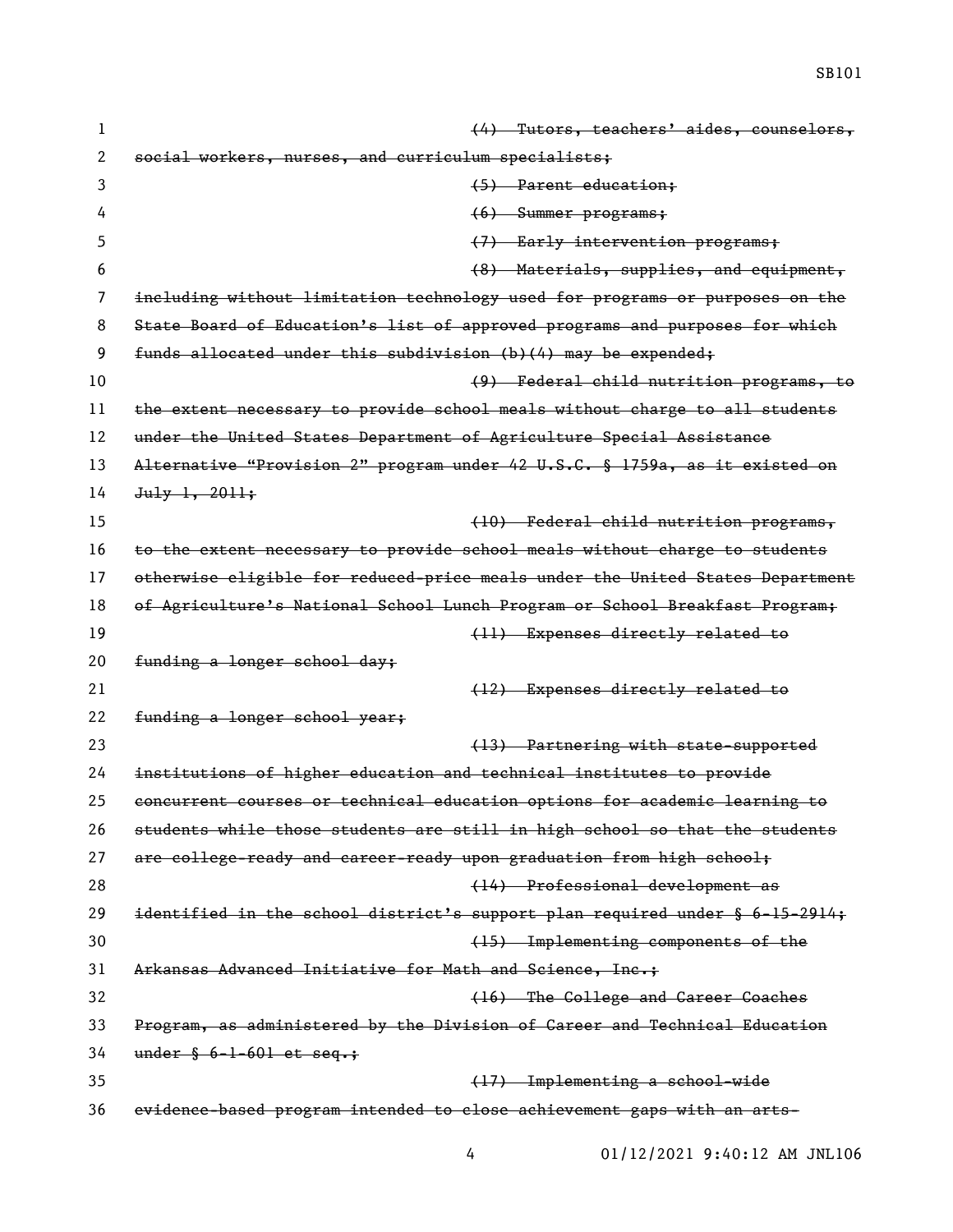| 1  | infused curriculum;                                                                          |
|----|----------------------------------------------------------------------------------------------|
| 2  | (18) Dyslexia programs and interventions                                                     |
| 3  | under $§ 6-41-601$ et seq.; and                                                              |
| 4  | (19) Recruiting and retaining effective                                                      |
| 5  | teachers, if the school district meets the minimum salary schedule under § 6-                |
| 6  | 17-2403 without using funds provided under this subdivision (b)(4), by                       |
| 7  | implementing:                                                                                |
| 8  | $(A)(i)$ Approaches identified                                                               |
| 9  | within the school district's support plan required under $\S$ 6-15-2914 to                   |
| 10 | address a disproportionate rate of low-income students or minority students                  |
| 11 | being taught by ineffective teachers, teachers who teach out of their                        |
| 12 | licensure content area, or inexperienced teachers, either within the school                  |
| 13 | district or as compared to surrounding school districts, including without                   |
| 14 | limitation strategies:                                                                       |
| 15 | $(a)$ For reassignment;                                                                      |
| 16 | (b) For differentiated                                                                       |
| 17 | pay plans to address identified shortage areas; and                                          |
| 18 | (e) For addressing                                                                           |
| 19 | teacher recruitment and retention, as recommended by the Division of                         |
| 20 | Elementary and Secondary Education, including without limitation models for:                 |
| 21 | $\left\{ \downarrow \right\}$ Effective                                                      |
| 22 | use of teacher leaders:                                                                      |
| 23 | $(2)$ Gultural                                                                               |
| 24 | responsiveness training; and                                                                 |
| 25 | $(3)$ Equity                                                                                 |
| 26 | audits.                                                                                      |
| 27 | (ii) A school district's                                                                     |
| 28 | support plan under this subdivision $(b)$ $(4)$ $(6)$ $(1)$ $(b)$ $(19)$ $(A)$ shall include |
| 29 | without limitation how the school district identified gaps in equitable                      |
| 30 | access to effective teachers through a review of school-district and school-                 |
| 31 | level data, student growth data, a root cause analysis, research of the                      |
| 32 | strategies used to address the identified gaps, and the measures of the                      |
| 33 | effectiveness of the strategies used, including without limitation student-                  |
| 34 | growth data; and                                                                             |
| 35 | (B) Levels of differentiated                                                                 |
| 36 | compensation that increase classroom teacher salaries based on a tiered                      |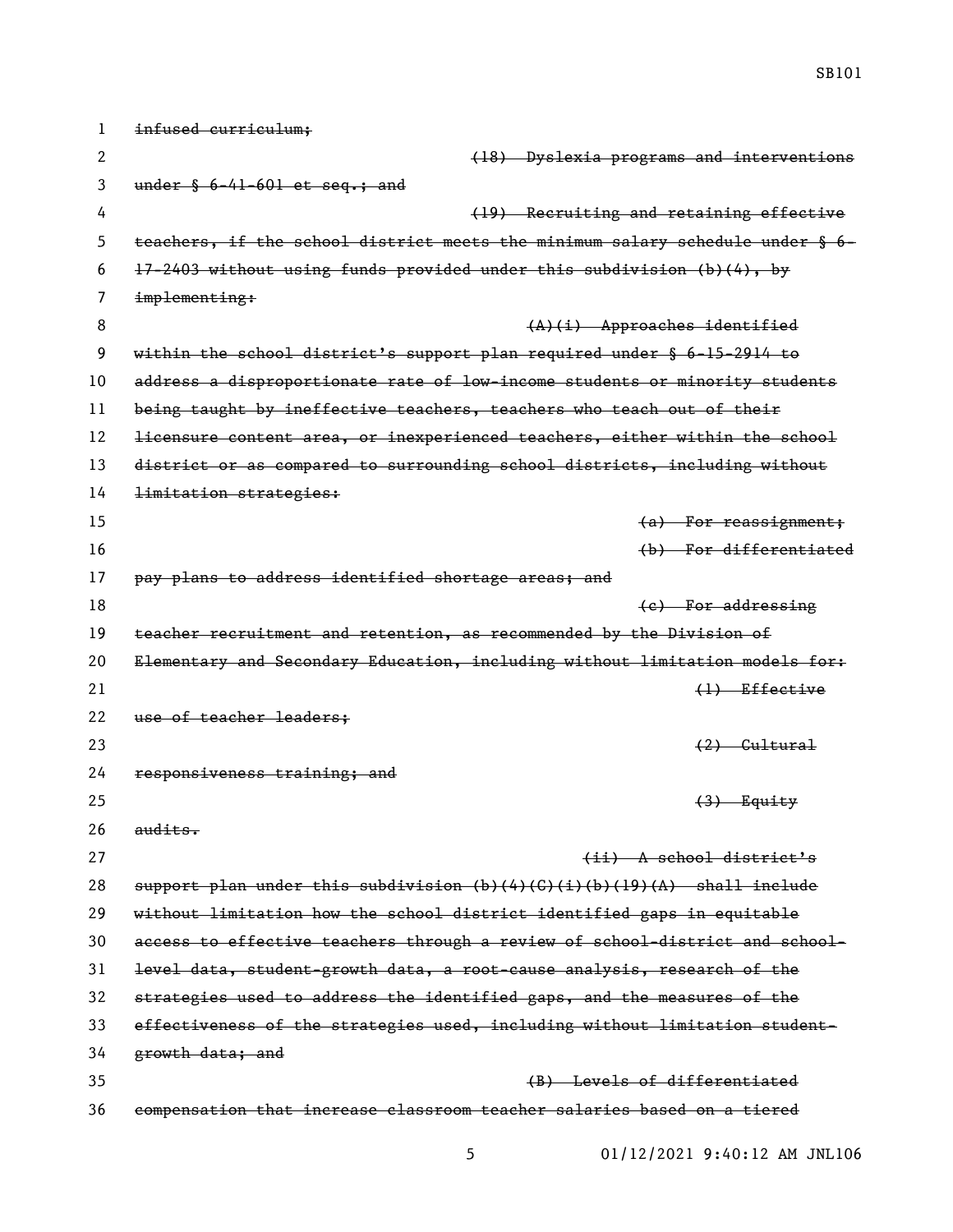| 1  | system of licensure established by the State Board of Education under § 6-17-   |
|----|---------------------------------------------------------------------------------|
| 2  | $402 -$                                                                         |
| 3  | The list of approved programs established<br>(c)                                |
| 4  | before July 24, 2019, by the State Board of Education under subdivision         |
| 5  | $(b)(4)(C)(i)(a)$ of this section shall expire on June 30, 2022.                |
| 6  | The State Board of Education shall<br>(d)                                       |
| 7  | promulgate rules for the implementation of this subdivision $(b)(4)(C)(i)$ that |
| 8  | shall include without limitation:                                               |
| 9  | The process for submitting an<br>(1)                                            |
| 10 | enhanced student achievement plan;                                              |
| 11 | The process for monitoring the<br>(2)                                           |
| 12 | expenditure of funds allocated under this subdivision $(b)(4)$ ; and            |
| 13 | (3)<br>The specific requirements,                                               |
| 14 | qualifications, and criteria for allowable supports and resources.              |
| 15 |                                                                                 |
| 16 | Arkansas Code § 6-20-2305(b)(4)(C)(ii), concerning school<br>SECTION 2.         |
| 17 | funding under the Public School Funding Act of 2003, is amended to read as      |
| 18 | follows:                                                                        |
| 19 | $(i)$ (a) Upon review of the school district's support                          |
| 20 | plan required under § 6-15-2914, if the Commissioner of Elementary and          |
| 21 | Secondary Education determines that the school district has met the needs of    |
| 22 | students in the school district for whom the funding for additional             |
| 23 | educational categories under this subsection is provided and has prudently      |
| 24 | managed its resources, the commissioner shall give written approval of the      |
| 25 | detailed planned flexible use of excess national school lunch state             |
| 26 | eategorical funds provided to the school district for up to two (2) years A     |
| 27 | school district shall budget one hundred percent (100%) of funds allocated      |
| 28 | under this subdivision $(b)(4)$ each year to provide the supports and resources |
| 29 | described in subdivision $(b) (4) (C) (i) (a)$ of this section.                 |
| 30 | (b) If a school district intends to transfer                                    |
| 31 | funds allocated under this subdivision $(b)(4)$ to other programs, the school   |
| 32 | district shall provide justification for the transfer of funds to the           |
| 33 | Division of Elementary and Secondary Education.                                 |
| 34 |                                                                                 |
| 35 | SECTION 3. Arkansas Code § $6-20-2305(b)(4)(C)(v)$ and $(vi)$ , concerning      |
| 36 | school funding under the Public School Funding Act of 2003, are repealed.       |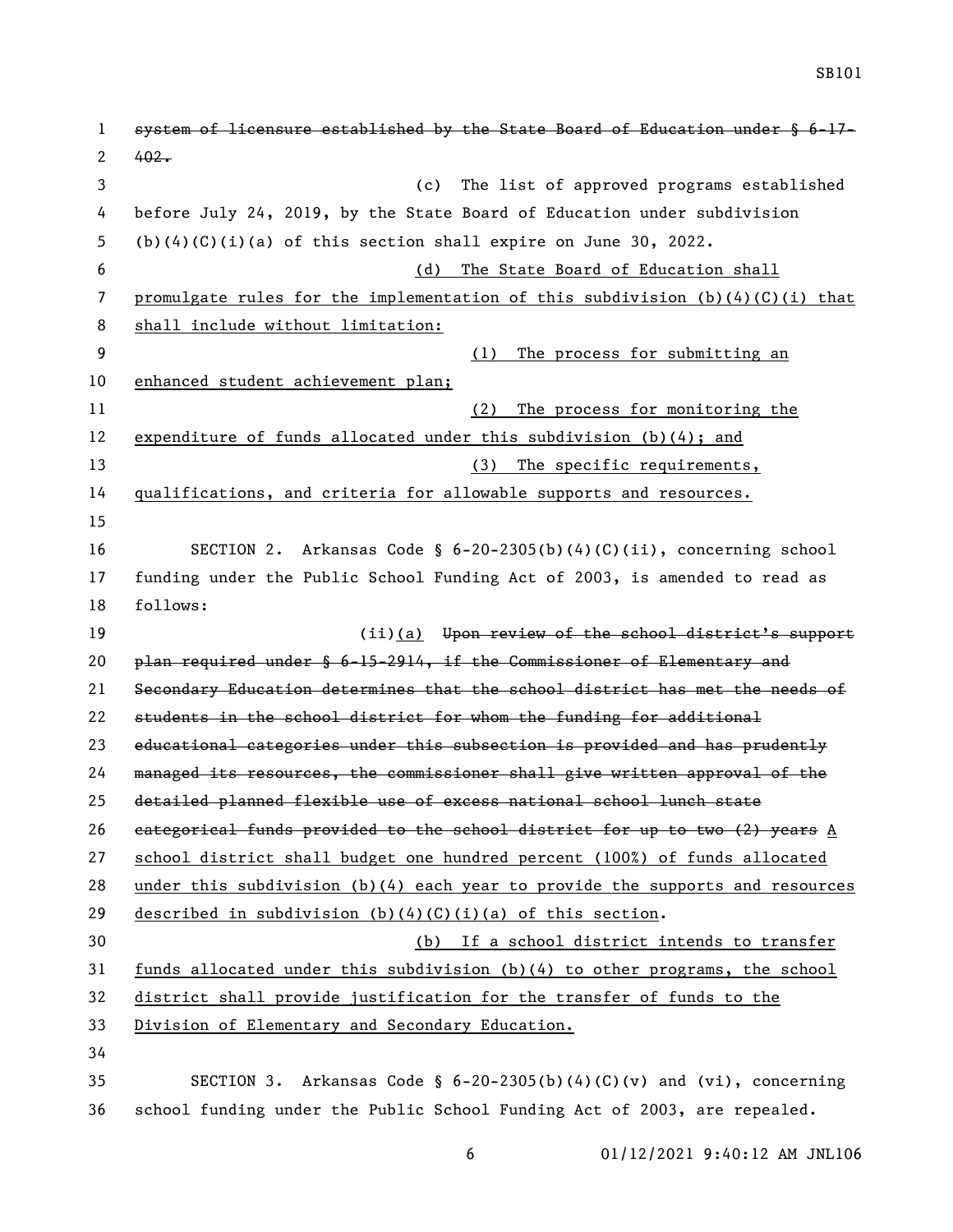$\psi(a)$  By September 15 of each school year, a school district shall submit to the Division of Elementary and Secondary Education a report for the immediately preceding school year listing each program for which funds allocated under this subdivision (b)(4) were expended, the amount expended, and any other information required by the Division of Elementary and Secondary Education concerning the use of funds allocated under this 7 subdivision  $(b)$   $(4)$ . (b) The Division of Elementary and Secondary Education shall develop appropriate reporting forms for use by school 10 districts to comply with subdivision (b)(4)(G)(v)(a) of this section. (vi) Each school district shall submit to the Division of Elementary and Secondary Education a report listing each program and purpose upon which funds allocated under this subdivision (b)(4) were expended, the amount expended, and any other information required by the Division of Elementary and Secondary Education concerning the receipt and use of funds allocated under this subdivision (b)(4). SECTION 4. Arkansas Code § 6-20-2305(b)(4)(C)(vii), concerning school funding under the Public School Funding Act of 2003, is amended to read as follows: 21 (vii) The Division of Elementary and Secondary 22 Education shall promulgate rules and develop appropriate reporting forms for use by school districts to comply with this subdivision (b)(4)(C) and the rules of the State Board of Education. SECTION 5. Arkansas Code § 6-20-2305(b)(4)(D) and (E), concerning school funding under the Public School Funding Act of 2003, are amended to read as follows: 29 (D)(i) By the end of each school year, each school district shall submit to the Division of Elementary and Secondary Education a report listing each program upon which funds allocated under this subdivision (b)(4) were expended, the amount expended, and any other information required by the Division of Elementary and Secondary Education. (ii) The Division of Elementary and Secondary Education shall develop appropriate reporting forms for use by school districts.

SB101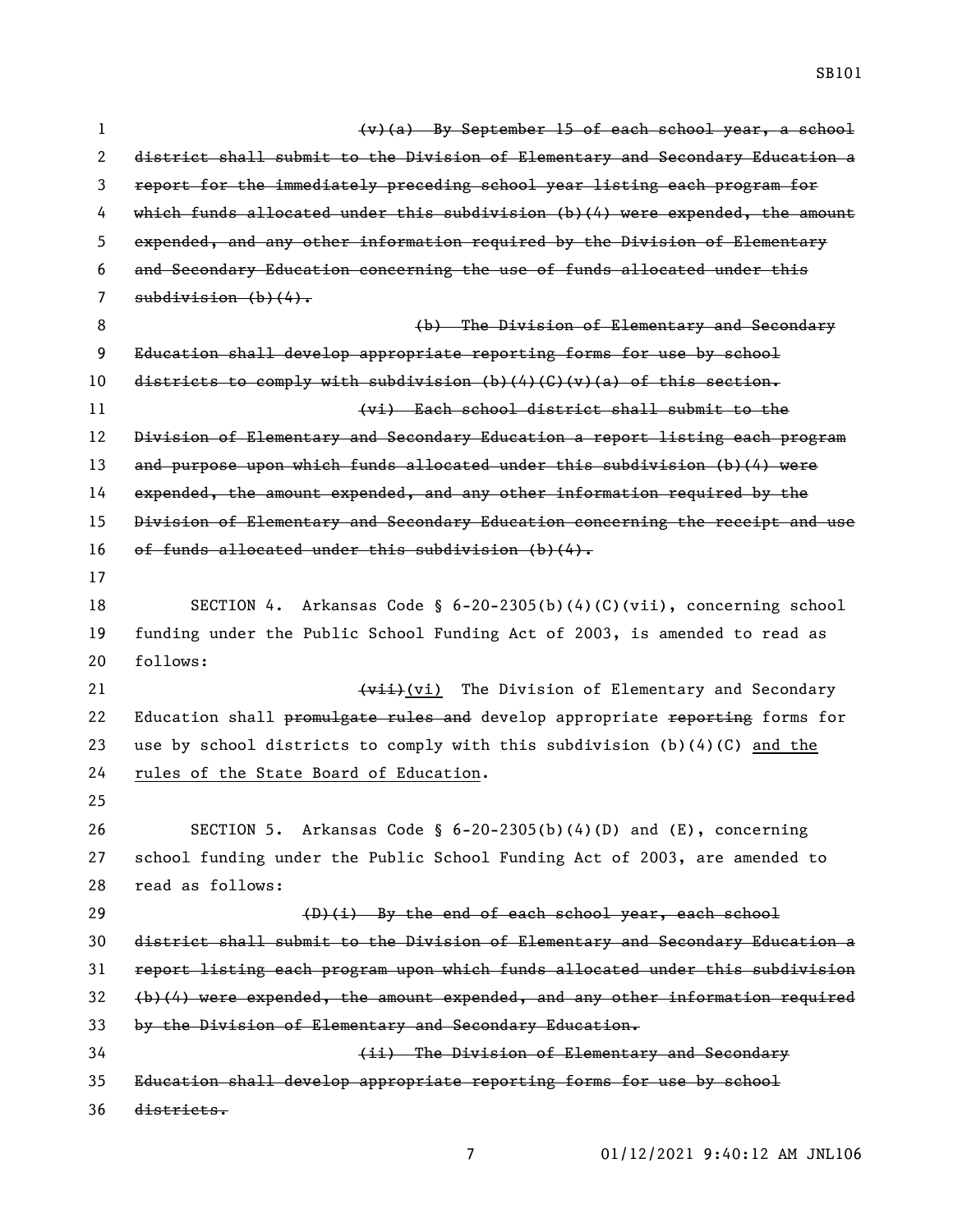1 (E)(i)(D)(i) The Division of Elementary and Secondary 2 Education shall provide a report on the impact of national school lunch 3 student categorical funding provided under this subdivision (b)(4) on closing 4 the achievement gap progress of school district in meeting plan goals to the 5 House Committee on Education and the Senate Committee on Education by May 31 6 each even-numbered year, beginning in 2010 October 1 of each odd-numbered 7 year, beginning in 2023. 8 (ii) The report shall include information broken 9 down by category as described in subdivision (b)(4)(A) of this section on: 10 (a) How school districts are spending national 11 school lunch student categorical funds provided under this subdivision 12 (b)(4), including specific programs utilized by school districts; 13 (b) The amount of <del>national school lunch</del> 14 student categorical funds transferred to another categorical fund, including 15 an explanation of why the national school lunch student categorical funds 16 were transferred; and 17 (c) The analysis of student achievement data 18 evaluated in student achievement growth models as defined under described in 19 § 6-15-2908 shall be expanded to include the evaluation of the best estimates 20 of classroom, school, and school district effects on narrowing the 21 achievement gap enhancing student achievement, in addition to the examination 22 of student progress based on established value-added longitudinal 23 calculations. 24 (iii) The report shall be included in the General 25 Assembly's biennial adequacy study to evaluate the adequacy of education in 26 the state. 27 28 SECTION 6. Arkansas Code § 6-20-2305(b)(4)(F)(i) and (ii), concerning 29 school funding under the Public School Funding Act of 2003, are amended to 30 read as follows: 31  $(F)(i)$ (E)(i) By June 30, 2012, and by June 30 of each year 32 thereafter, a school district shall spend a minimum of eighty-five percent 33 (85%) of the school district's annual national school lunch state categorical 34 funding allocation as provided under subdivision (b)(4)(C) of this section. 35 (ii) A school district that on June 30, 2012, June 36 30 of any year has a national school lunch state categorical an enhanced

SB101

8 01/12/2021 9:40:12 AM JNL106